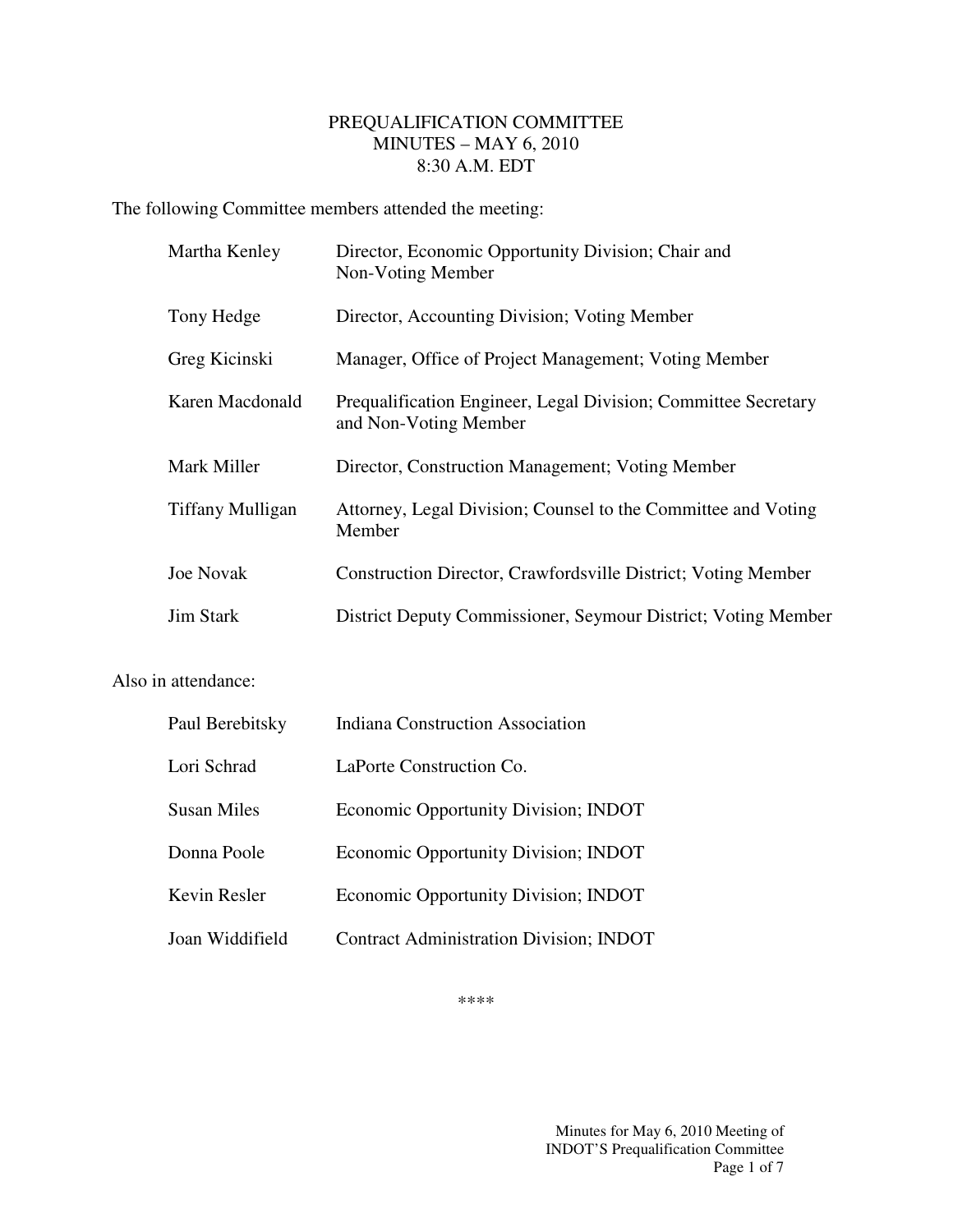The Committee reviewed the following agenda items:

- 1. Adoption of April 1, 2010 meeting minutes
- 2. LaPorte Construction Co.- Compliance with the On-the-Job Training Program
- 3. Update on internal committee

## PREQUALIFICATION COMMITTEE MEETING OPEN SESSION MAY 6, 2010

 Ms. Kenley, Committee Chair, called the meeting to order at 8:32 a.m. EDT. All Committee members were present, with the exception of Grant Knies.

1. Adoption of April 1, 2010 Meeting Minutes

 Ms. Kenley called for consideration of the meeting minutes from the April 1, 2010 meeting.

 Mr. Miller moved to adopt the meeting minutes from the April 1, 2010 meeting. Ms. Mulligan seconded the motion. All members voted in favor. Ms. Kenley stated the minutes would be posted on the website.

2. LaPorte Construction Co. - Compliance with the On-the-Job Training Program

Ms. Mulligan introduced this item by stating that LaPorte Construction's (LaPorte) Certificate of Qualification expired on March 31, 2010, and the Prequalification Section received a renewal application on April 21, 2010.

Ms. Schrad from LaPorte arrived.

Ms. Kenley facilitated introductions of all individuals present.

Ms. Schrad passed out packets to the Committee members.

Ms. Kenley stated that LaPorte has been called before the Committee to discuss its compliance with INDOT's On-the-Job Training (OJT) Program. She asked Ms. Miles from INDOT's Economic Opportunity Division (EOD) to explain the item.

Ms. Miles stated that LaPorte was not in compliance with the OJT program. LaPorte had signed an OJT agreement for the 2009 construction season, which included a goal of 1125 hours.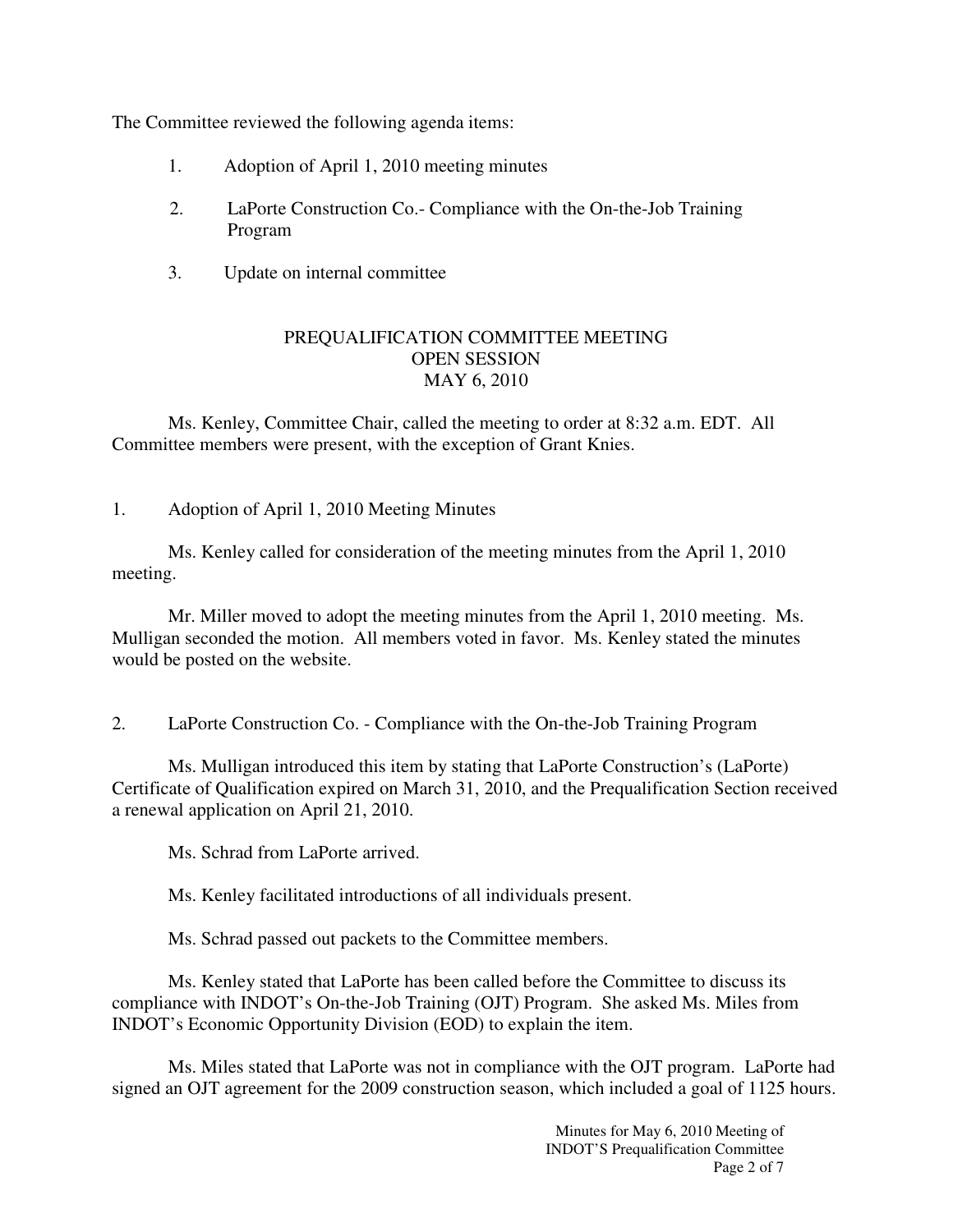INDOT had emailed all of the forms for the OJT program to LaPorte. On December 2, 2009, Ms. Miles sent an email to LaPorte asking for the OJT introduction forms, weekly reports, and quarterly evaluation. After LaPorte indicated they had not received the forms, INDOT emailed the forms again. On January 29, 2010, the EOD sent a letter via certified mail to LaPorte notifying LaPorte that it did not meet annual OJT goal and did not submit requested documentation regarding LaPorte's participation in the OJT program. Ms. Miles stated there was a lack of communication in response to the e-mails and certified letters sent by INDOT. In February, LaPorte informed EOD they were trying to complete the forms; however, EOD did not receive them.

Ms. Miles stated that if LaPorte resubmitted the documentation, it would not be included for the 2009 goal. January 20, 2010 was the cut off to submit the documentation for 2009.

Ms. Schrad stated that they tried to hire a female trainee, but the female was on maternity leave. There is a female to be in the apprenticeship program and there is another in the carpentry apprenticeship program.

Ms. Kenley asked if basically nothing happened in 2009 and if the documents LaPorte brought to the Committee members are for 2010.

Ms. Miles responded yes.

Ms. Schrad stated that some of the documentation from last year is in the packet she brought to the Committee meeting. She mentioned that she was under the impression that some of the laborers LaPorte used in 2009 were from the union. She thought they would qualify but did not realize they were not apprentices until she started doing the paperwork. She admitted that she let the ball drop with the paperwork. She stated she is active with the business agents to help recruit and interview for the program. She stated that starting this year, the woman that was on maternity leave has been hired. An apprentice did start, but Ms. Schrad thinks the wrong start date is listed.

Ms. Miles responded that the start date in not correct.

Ms. Schrad stated she can correct it to reflect the right date.

Ms. Kenley requested we keep the discussion to the issues from last year.

Ms. Schrad stated that last year LaPorte had three large projects and a few smaller ones. LaPorte was a sub to Drew and did concrete work. She was active with the business agents and has paperwork to prove it. She stated that there is no way LaPorte will not meet the goals this year. LaPorte has learned from its mistakes. Now that she is familiar with the paperwork, she will do it weekly.

Ms. Kenley asked if last year was the first year LaPorte had been involved with the OJT program or if they had been involved in previous years.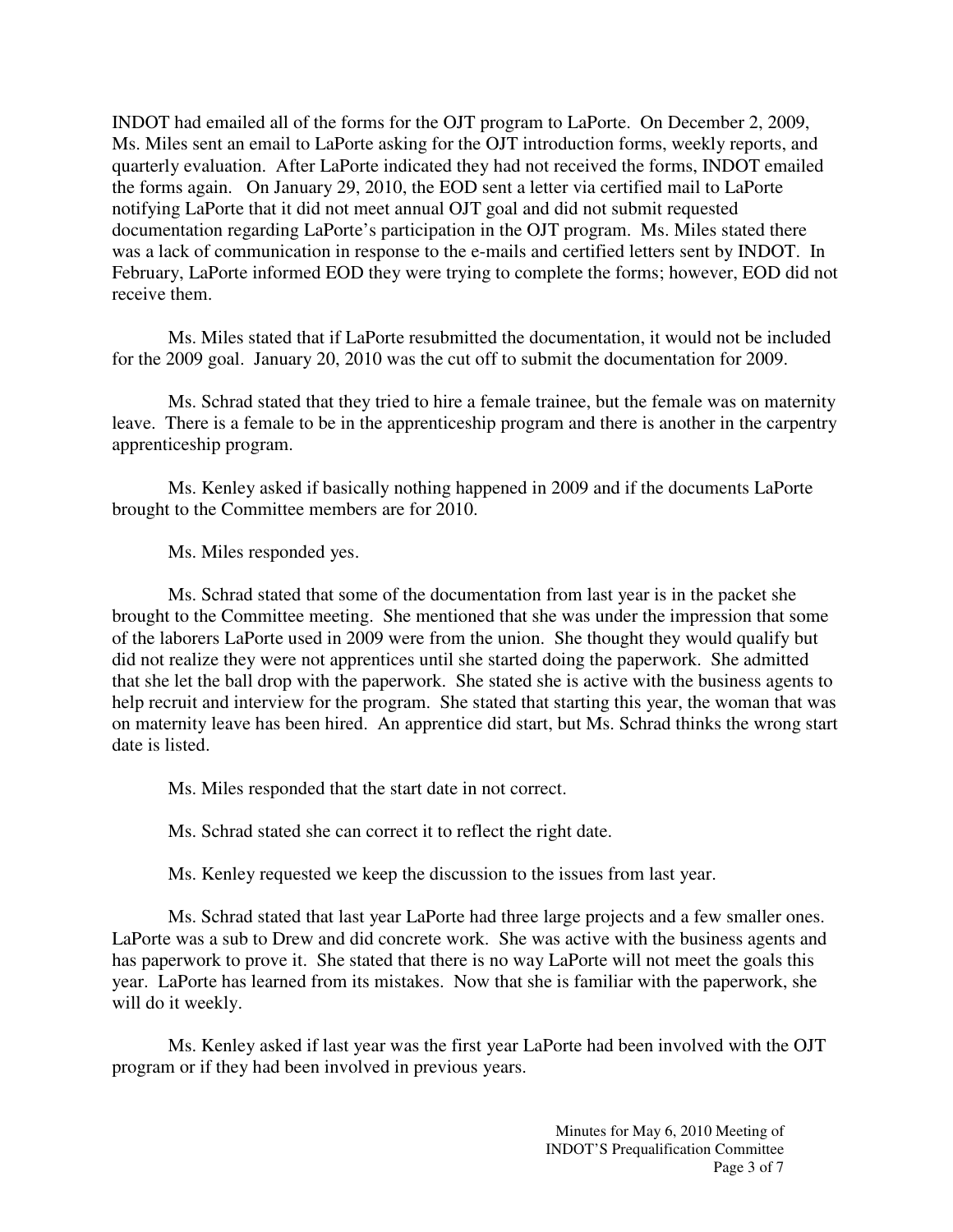Ms. Schrad stated that she and her partner took over the company in 2007. The people who may have done it in the past are no longer with the company. LaPorte had lost an EEO person. She stated she was not familiar with the paperwork and she waited too long to figure it out.

Ms. Kenley asked if Ms. Schrad or anyone from LaPorte had gone through the OJT training this year.

Ms. Schrad responded that she was aware of the training but was unable to attend because she was out of town.

Ms. Schrad stated she has a copy of the agreement signed in March.

Ms. Kenley asked if there were any questions from anyone.

Ms. Resler stated that the OJT program is a part of the contract and as a contract term, the contractor must comply with the program. If the OJT goal cannot be met, all INDOT asks is that the contractor show that it made a good faith effort to meet the goal. It is important for a contractor to understand that you need to stay in contact with INDOT, especially if you need more time.

Ms. Kenley stated that the main reason the EOD recommended LaPorte come before the Committee was due to LaPorte's lack of communication.

Ms. Schrad stated she understands what to do now. She said that Ms. Miles went out of her way for her. She asked if LaPorte would be invited to OJT training next year.

Mr. Kicinski asked if LaPorte went to the training last year.

Ms. Schrad stated no. She said she did not receive an invitation.

Mr. Kicinski asked how contractors are notified of the training.

Ms. Miles responded the EOD sends invitations based on the prequalified contractors list.

Ms. Mulligan asked if EOD has everything they need from LaPorte now.

Ms. Miles stated there are a few errors that LaPorte needs to work out for hours on the trainees.

Ms. Kenley suggested EOD would work with Ms. Schrad to make the corrections.

Ms. Mulligan stated that she doesn't like that it took a Prequalification Committee meeting for LaPorte to submit its OJT paperwork. She is also concerned with LaPorte's lack of communication.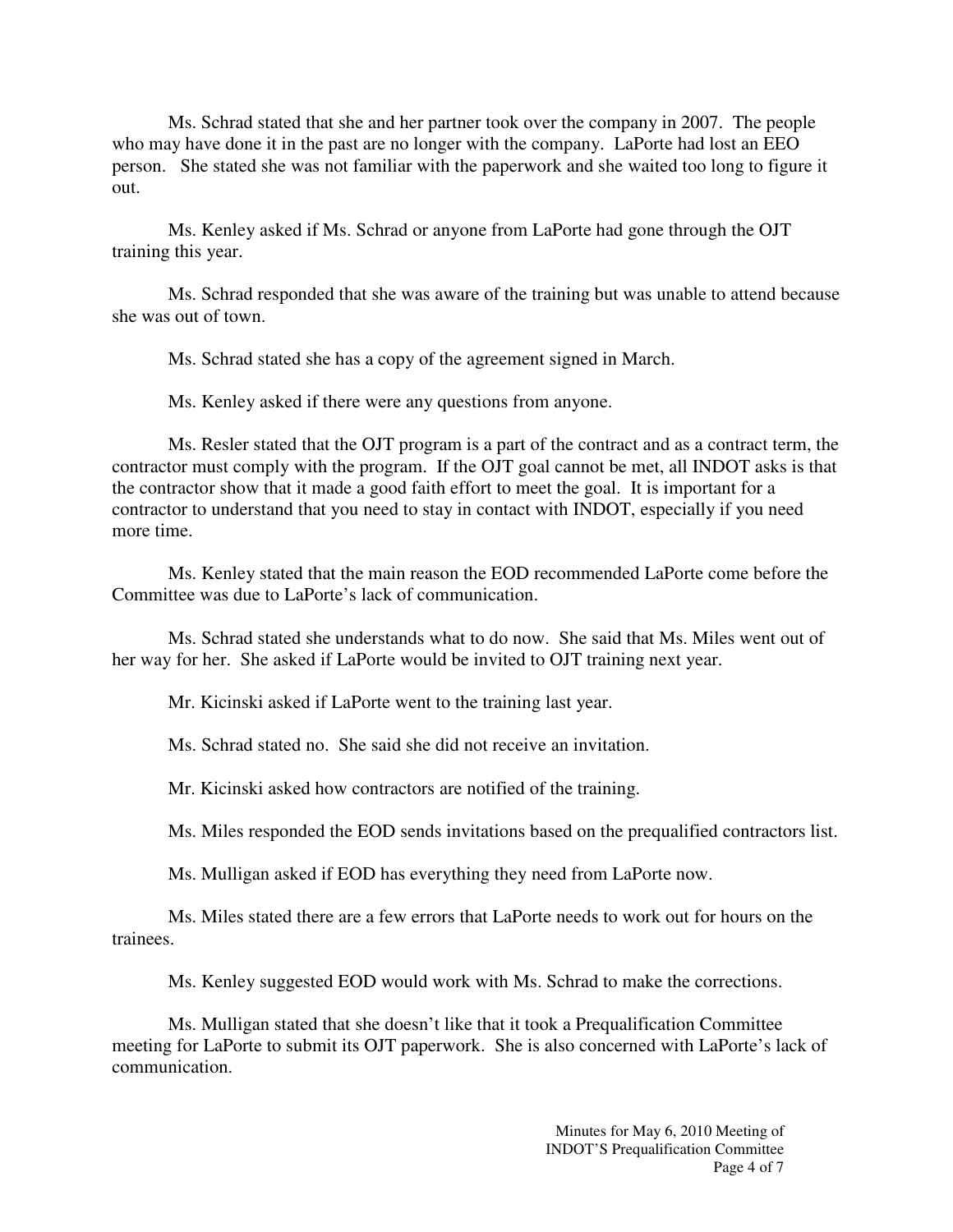Ms. Mulligan stated the Committee can make a recommendation to approve LaPorte's pending prequalification application with or without a reduction to the capacity.

Ms. Schrad asked if the Certificate of Qualification could be processed in time for LaPorte to bid on the May  $12<sup>th</sup>$  letting because LaPorte would like to bid on certain projects at that letting.

 Ms. Mulligan stated that a recommendation to the Commissioner should happen quickly. If the Committee's recommendation is to approve the pending application and if the commissioner approves the recommendation, LaPorte will be able to bid on the May 12, 2010 letting.

Mr. Miller mentioned that awards were low for this contractor.

Mr. Kicinski stated that it looks like LaPorte is now on the right track with the paperwork. He suggested we recommend to approve the application with a small reduction in the capacity.

Ms. Mulligan stated she agrees that rejecting LaPorte's prequalification application seems unduly harsh; however, a small reduction in LaPorte's capacity rating seems appropriate. She suggested a reduction of ten to twenty percent. This would put a record of this issue in LaPorte's prequalification file.

Mr. Novak asked if the Committee can specify a timeframe on the reduction.

Ms. Mulligan replied that if the Committee does not specify a time limit in its recommendation, any reduction in the contractor's prequalification status would be for one year, and then the next year the contractor could start with a clean slate.

Mr. Hedge asked if the contractor can ask for INDOT to lift the reduction. In other words, does the contractor have the option to ask INDOT to reconsider its prequalification status.

Ms. Mulligan replied yes, but the earliest the contractor can ask for reconsideration is ninety days from the decision.

Ms. Macdonald stated that normally with a new contractor, the experience reduction factor is set at thirty percent. She suggests a reduction of up to thirty percent would be acceptable. LaPorte is under new management and the Committee should consider that. She stated that she is not advocating for a thirty percent reduction, it is just something to consider.

Ms. Kenley stated that INDOT takes the OJT program seriously, and INDOT has good communication with other contractors. LaPorte needs to understand how serious it is to demonstrate a good faith effort and the how important the paperwork is to the apprenticeship program.

Ms. Schrad stated that she understands.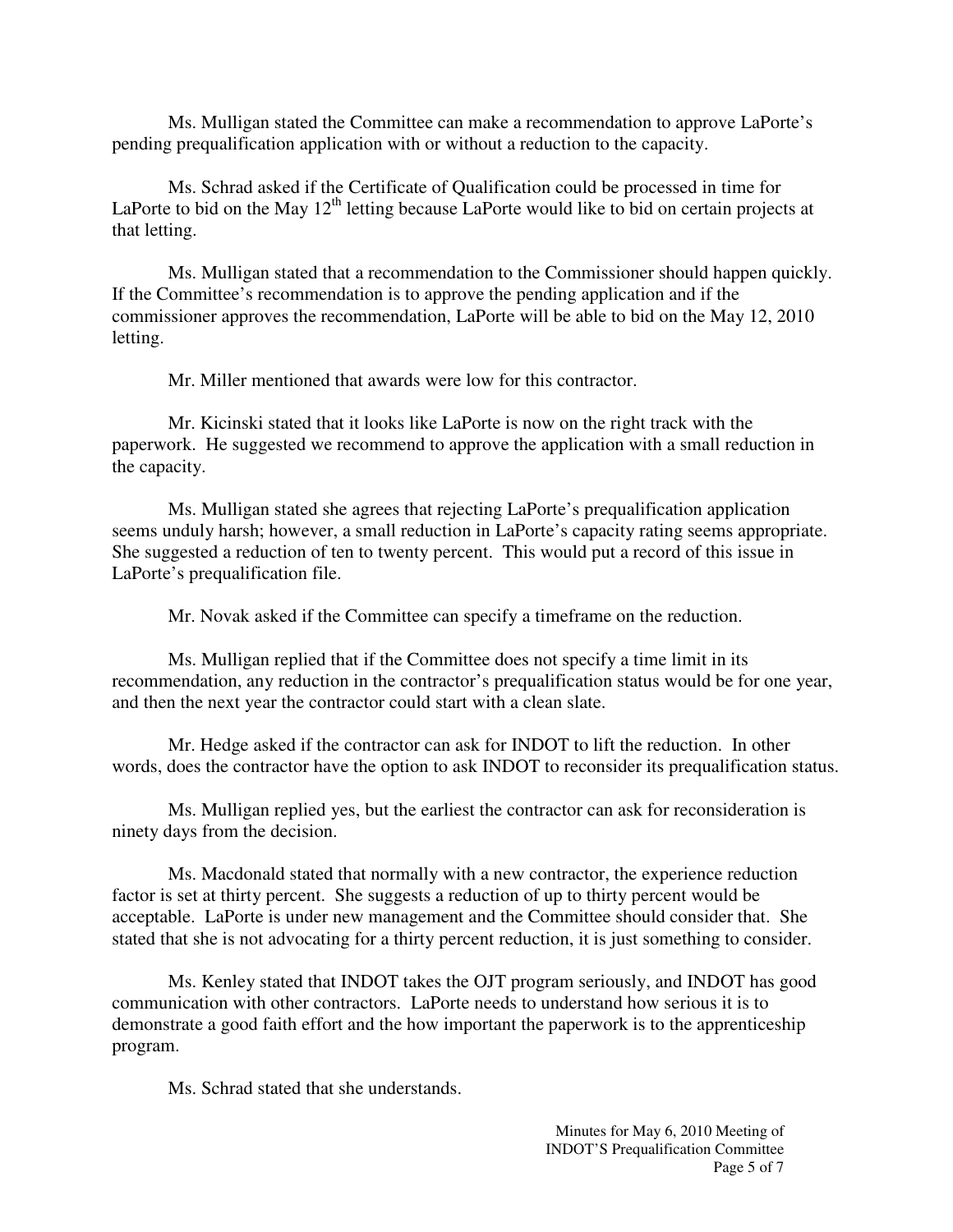Ms. Kenley stated that non-state work can be used for the OJT goal.

Ms. Schrad responded that she did not know that.

Ms. Kenley called for a motion.

 Mr. Stark moved to approve the pending prequalification application with a fifteen percent capacity reduction for a term of one year.

Mr. Kicinski seconded the motion.

All Committee members voted in favor.

Mr. Kicinski suggested training be provided to LaPorte.

Ms. Kenley stated Ms. Miles could help with that.

Ms. Mulligan stated that if there are continued problems or no improved performance, the EOD could request the Prequalification Committee call LaPorte back before the Committee for additional consideration.

3. Update on Internal Committee

Ms. Kenley asked for an update on the internal committees.

Ms. Mulligan reported that the first internal committee has finished its work (expansion of the Prequalification Committee to address consultant issues), and the Prequalification Section has made changes to the Consultant Prequalification Manual incorporating the consultant items.

Ms. Mulligan continued with a report on the second internal committee (to revise 105 IAC 11). She explained the rulemaking process and stated that it will be some time before INDOT files the Notice of Intent for the rulemaking. Revisions to the prequalification rules are still in the works, and INDOT needs to discuss all changes we need to address. Please send any suggestions to my attention.

Ms. Kenley provided an update on Gohmann Asphalt and Five Star Painting, which the Committee considered in November of 2009. She said that Gohmann has paid the employees and is working to get reimbursed by Five Star.

Ms. Kenley stated she will be leaving INDOT on June 4, 2010. Grant Knies is leaving INDOT as well. INDOT's Commissioner will consider replacements for both members.

Mr. Stark stated that with the Prequalification Committee opening up to consultants, he had a lot of questions at the Senior Management meeting. He suggested we have separate